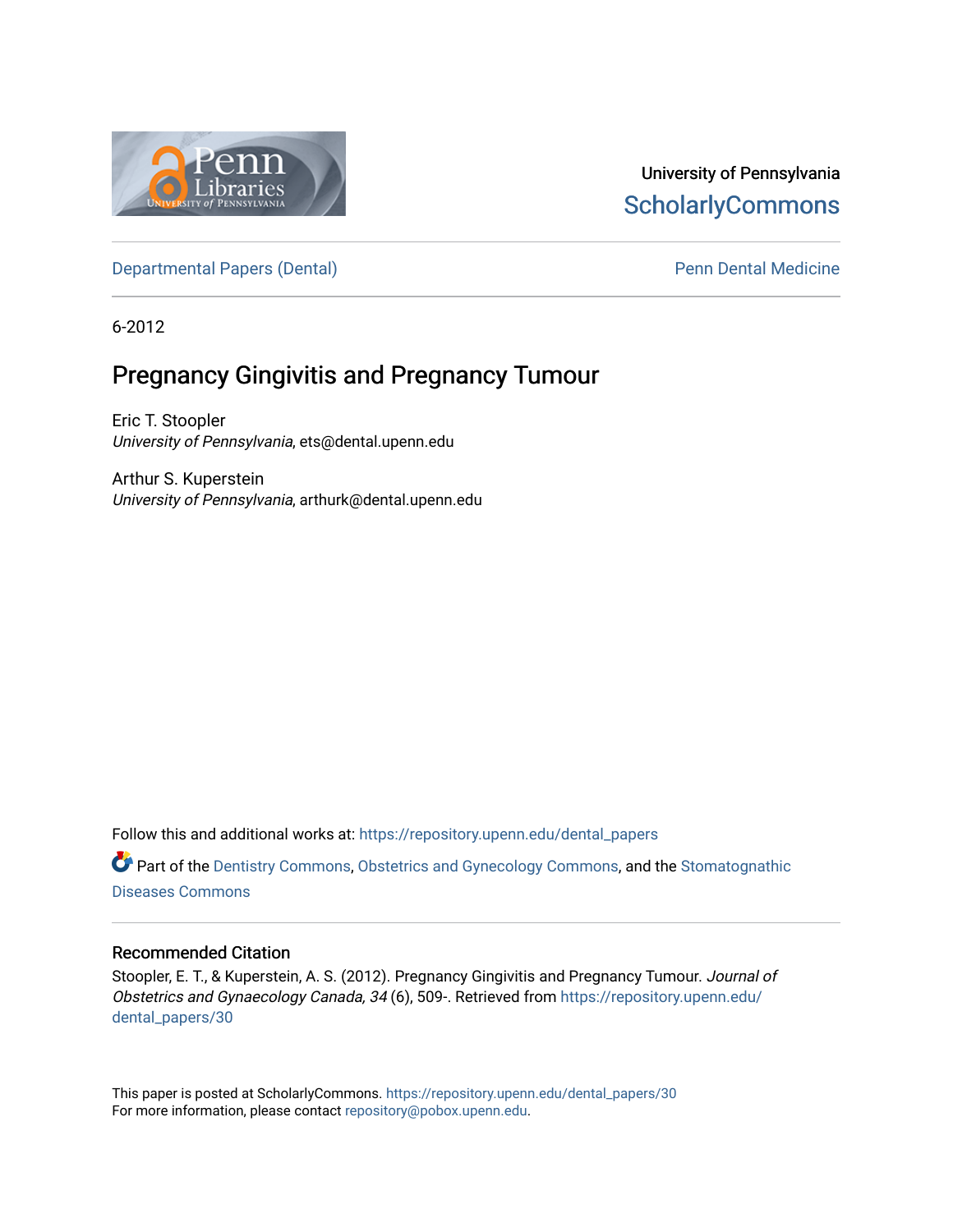## Pregnancy Gingivitis and Pregnancy Tumour

## Disciplines

Dentistry | Obstetrics and Gynecology | Stomatognathic Diseases